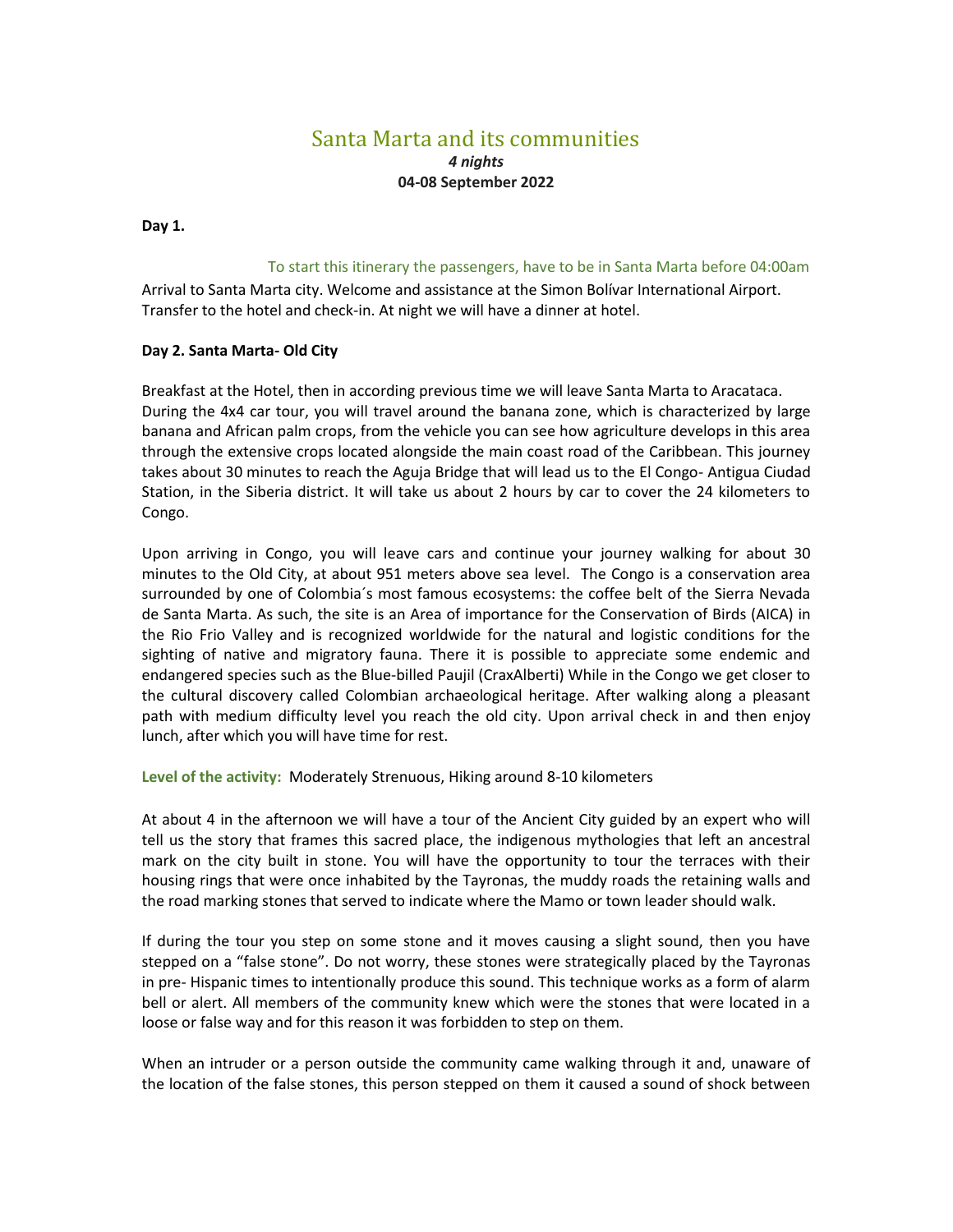the stones that immediately alerted the presence of an intruder in the community. This alerted the indigenous warriors who with their cunning defended their people from attacks and looting of their precious gold art works.

At nightfall the guided tour ends with a bonfire, the ideal setting to learn with the silence of the mountain about the beliefs, ways of life, and popular knowledge characteristic of the Tayronas, their ancestral legacies and their worldview of Mother Earth. At the end of the talk you go to the dining room to eat and then rest.

#### **Day 3. Old City- Santa Marta**

After breakfast, we enter to the exuberant and pristine nature of the Sierra Nevada with a beautiful fall of crystalline water, here you will have free time to enjoy the natural environment and the refreshing waters that descend from the high mountain.

Before starting the ecological walk we recommended that you prepare a light bag where you can pack a bathing suit, insect repellent, sunscreen, camera and water. The estimated time from the reservation to the water fall is 2 hours. Because it is an area of environment conservation, you will hear the songs of all kinds of birds, many of which are typical of the region, as well as migrant birds, and on the large trees one can see and hear howler monkeys and herons.

**Level of the activity:** Moderately Strenuous, Hiking around 8-10 kilometers

The humid tropical forest predominates here, where there are trees up to 40 meters high. The greenery of its lush landscape and it is refreshing waters surrounded by a natural environment, inhabited by endemic flora, confirm the Sierra Nevada, as one of Colombia´s lungs for the world. Upon reaching the waterfall you can enjoy the refreshing water and the landscape. After this trip we return to the Old City to have lunch, check out, and board the vehicle to return to Santa Marta. Arrival to the Hotel and check in. At night we will have a dinner in a local restaurant.

#### **Day 4. Santa Marta- Katanzama**

Breakfast at the Hotel, then we will start our tour from Santa Marta we travel 70 km along the interesting coastal road to the Perico Aguao Village in Magdalena. Here a community guide wil receive us and after a short talk we start a walk of about 2.5 km through the tropical humid forest to the Katanzama indigenous community leader of the town we take a tour of the houses en community halls, we learn about the cuisine and customs of the Arhuacos and we enter the plantations to learn about their crops and work materials.

**Level of the activity:** easiest, walking in a flat land around 2.5 kilometers

Then we sit around a tree, in a sacred space, where we have the opportunity to chat with Mamo, the spiritual leader of the community. After a brief visit to the school we make our way to the seaside to enjoy a delicious picnic which those who want to, can learn to weave traditional backpacks. To end our experience, we enter the community plantation and plant together with indigenous people and endemic tree of the region; this will be the mark we leave as a visitors of honor. Return to the hotel to be ready for a dinner.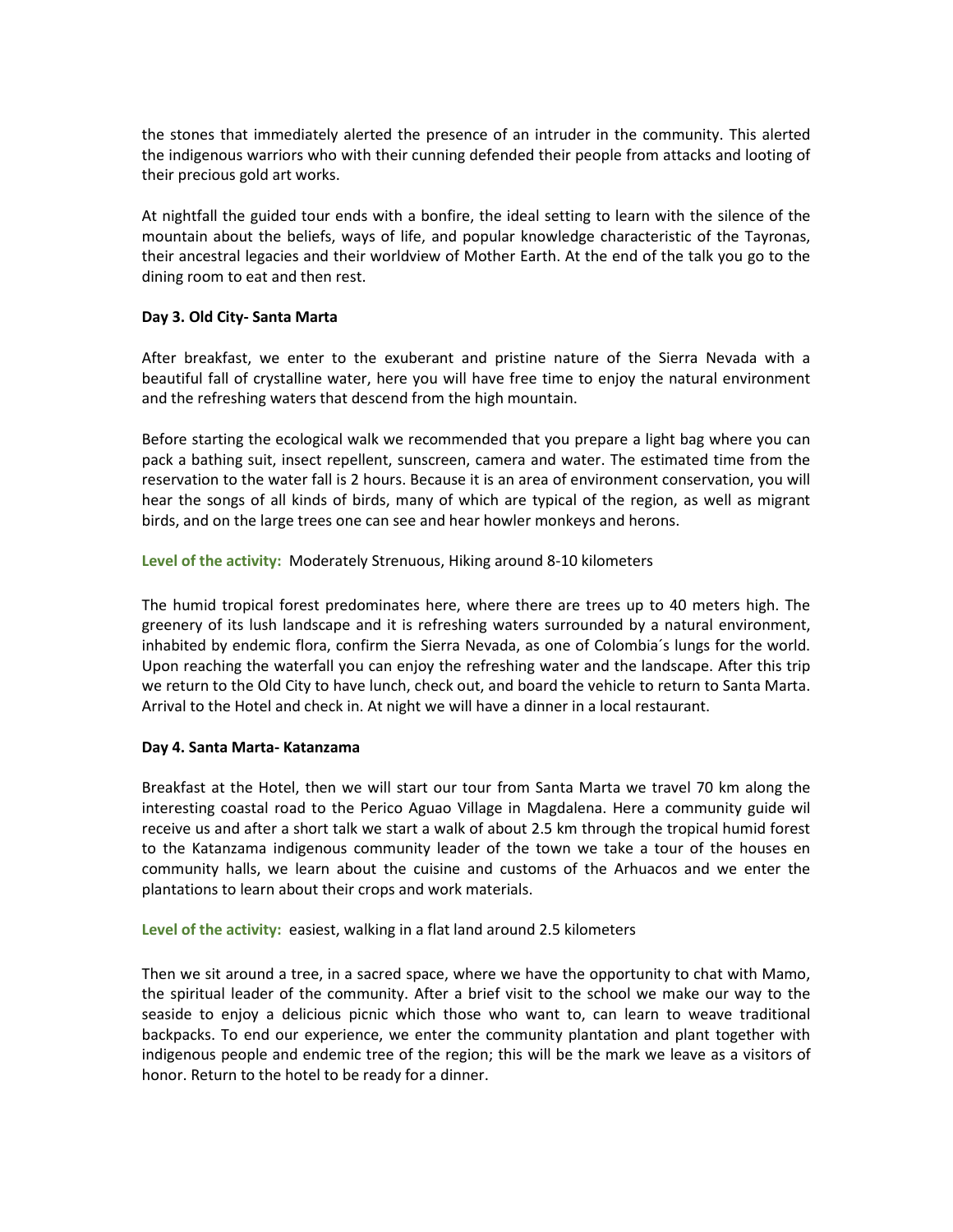At night we will have a dinner in a good restaurant that includes (main course, soft drink and dessert) and transfer from the Hotel – restaurant- Hotel

#### **Day 5. Santa Marta – Origin City**

Breakfast at the hotel. Transfer to Simon Bolívar International Airport.

\*End of services\*

**Minimum of passengers:** 10 **Maximum of passengers:** 15

#### **Package includes:**

- ◆ 03 Nights in Santa Marta
- $\bigvee$  01 night in Old City in a Cabin
- ◆ Inner flight Bogota Santa Marta Bogota
- ✔Transfer Airport- Hotel- Airport
- $\blacktriangleright$  4 breakfast, 3 lunch and 4 dinner.
- $\blacktriangleright$  Activities described in the program.
- ✔English Speaking Guide
- ✔Local Medical assistance

### **For the beginning and the end of the Pre Tour in case, you need it.**

| <b>Additionals nights in Bogota</b> |            |     |
|-------------------------------------|------------|-----|
| <b>HOTELES</b>                      | <b>SGL</b> | DRI |
| NH ROYAL URBAN 26                   |            |     |
| Tequendama                          |            |     |

#### **Does not include:**

❖ Services not specified in the program